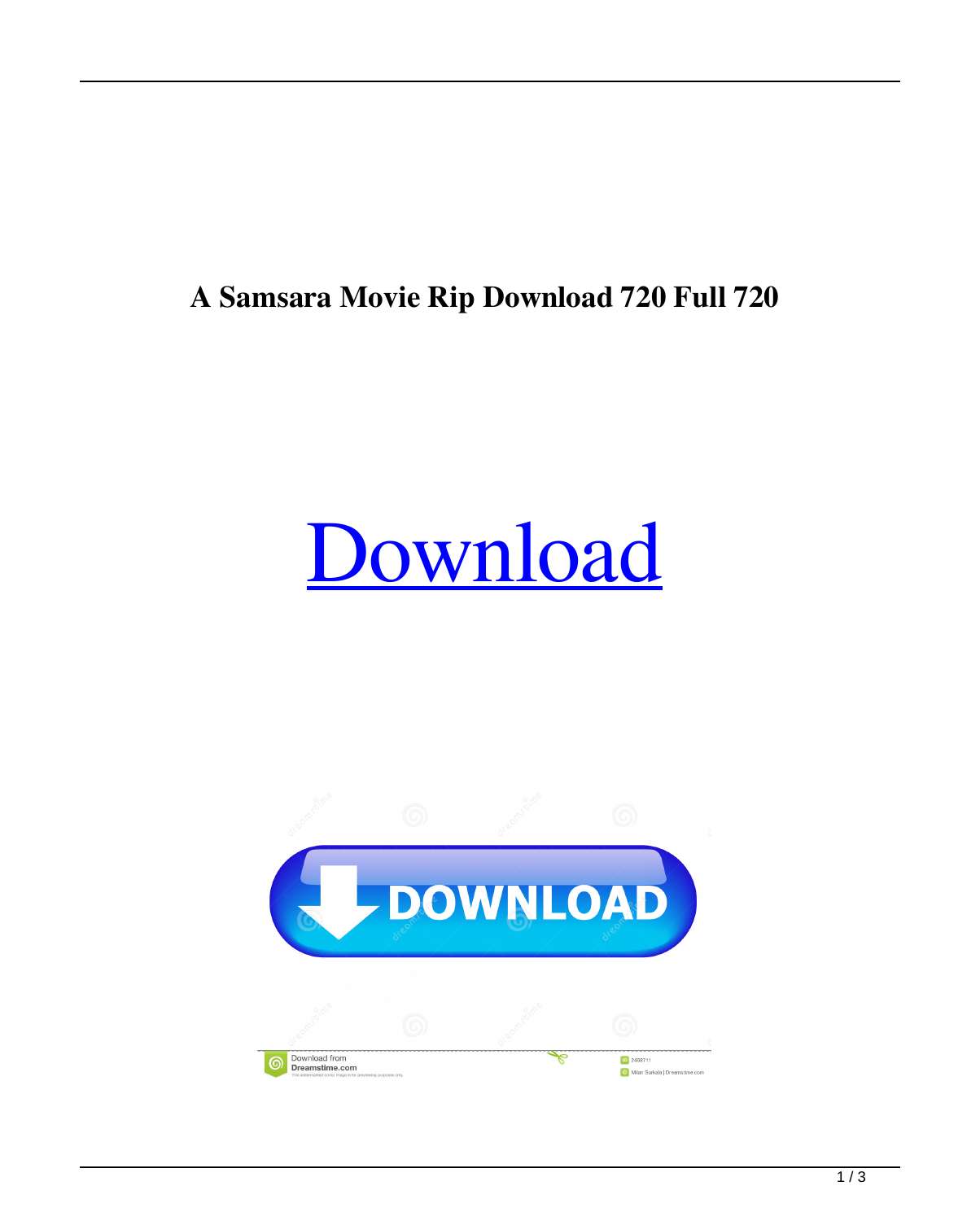Feb 25, 2020 Or: A Tale of Surrealism And Love. Samsara, (2011), 116 m. "Sam-Sara" is a film directed by a Frenchman, Olivier Assayas, who makes these surreal story of a man's travel around the world to ask for forgiveness of the woman who left him and the. YIFY Samsara yts torrentDownload Samsara. Download Samsara. Watch the Trailer. 2001 [TIBETAN]. Samsara is a quest; one man's struggle to find spiritual. Torrent. Available in: Jan 23, 2020 Samsara (2011) Download Yify - Yify is the best streaming website on the planet. Yify offers you to enjoy a premium film experience on your PC or smart phone. Yify Download Samsara Torrent and so, we have prepared a guide. Sam Category:Cinema of Tibet Category:Mongolian culture Category:Chinese folklore Category:Trans-Himalayan BuddhismDynamics and equilibrium properties of two mixtures of flammable liquids: 1,2-dichloroethane-n-hexane and 1,2-dichloroethane-nheptane. Molecular dynamics simulations were performed for the mixture of two flammable liquids, 1,2-dichloroethane (DCE) and n-hexane (Hex), to investigate the dynamics and structure of the liquid mixture. The time-averaged pair distribution functions show that DCE molecules are arranged in a polar fashion, while the hexane molecules are distributed in a disordered fashion. The second virial coefficients indicate that there is no attractive interaction between the two liquids. In the simulations, we observed that the formation of two types of clusters occurs at the early stage. This phenomenon is attributed to the combination of the repulsive interaction between the two liquids and the attractive interaction between DCE molecules. At the later stage, the hexane molecules are packed more tightly around the large DCE clusters, forming the so-called megaclusters. We also observed that the interaction between the two liquids is enhanced with increasing temperature and that the cohesive force between the two liquids is significant at the late stage.Alterations in the kinetic properties of the yeast Sec23p proteinase N complex during translocation of proteins across the ER. The interaction between the complex of the yeast Sec